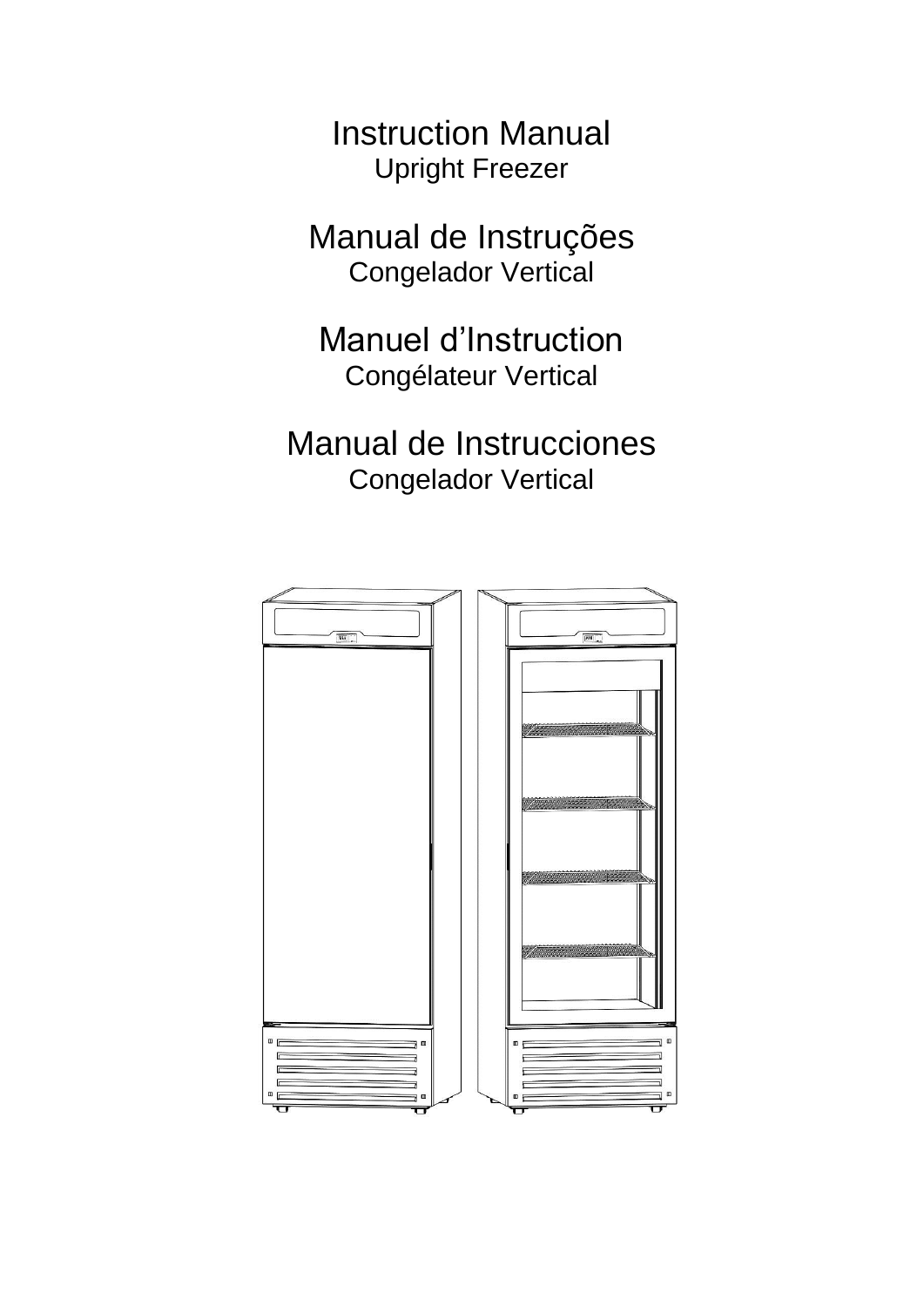

2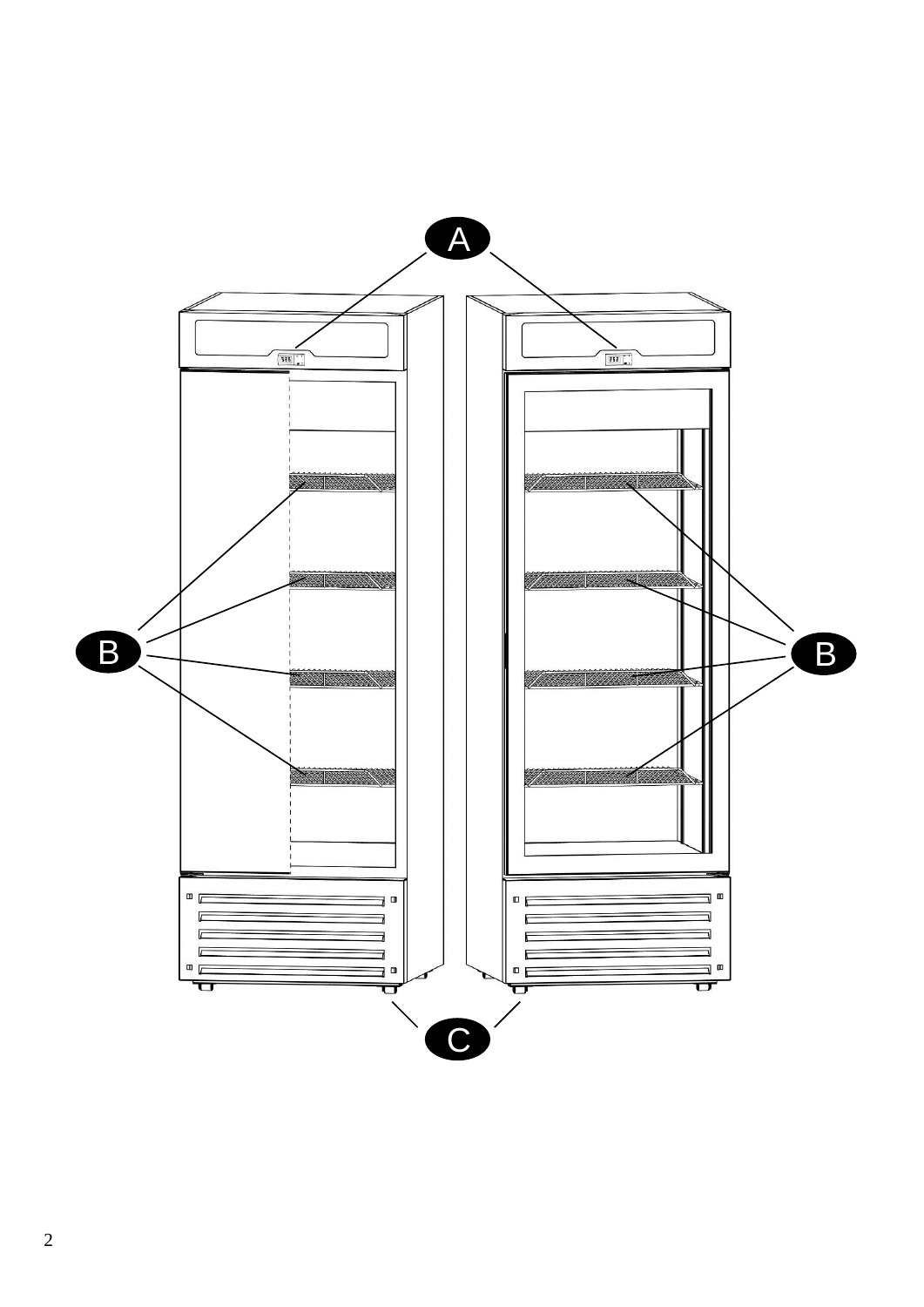# **Safety**

Your appliance is built to International safety standards (2014/35/EU).

It also meets the standards on the prevention and elimination of radio interference (2014/30/EU).

- Keep this manual as a reference for future use.

- The manufacturer reserves the right to modify the characteristics of the models without prior notice.

- Some models may not have all the accessories indicated.

### **Warning:**

**To be used exclusively for cooling drinks and packaged foods.**

**This appliance must be earthed.**

### **A plug with a bared flexible cord is hazardous if engaged in a live socket.**

**1.** This appliance is designed to be used indoors and under no circumstances should it be installed outside, even if protected by a roof. Leaving the appliance exposed to the rain and whether is exceedingly dangerous.

**2.** This appliance is not intended for use by persons (including children) with reduced physical, sensory or mental capabilities, or lack of experience and knowledge, unless they have been given supervision or instruction concerning use of the appliance by a person responsible for their safety. Children should be supervised to ensure that they do not play with the appliance.

**3.** Do not attempt to operate or handle this appliance when barefoot, or with wet hands or feet.

**4.** It is highly recommended that you do not operate this appliance by connecting it to the power supply with extensions or multiple socket plugs. If the appliance has been installed between two cabinets, make sure that the supply cord is not dangerously crimped or trapped beneath a heavy object.

**5.** Never pull the cable or the appliance to remove the plug from the socket; this is exceedingly dangerous.

**6.** Do not touch the internal cooling elements, especially if your hands are wet, since you could burn or hurt yourself. Do not place ice cubes straight from the freezer into your mouth as this may result in burns. **7.** Before doing any cleaning, disconnect the appliance from the electricity. It is not enough to turn off the general switch (orange switch) to eliminate all electrical hazards.

**8.** Before disposing of your old appliance, remember to break or remove the lock as a safety measure to BLUE - neutral ("N") protect children who might lock themselves inside the BROWN - live ("L") appliance when playing. In addition, if the appliance is GREEN AND YELLOW - earth ("E")

**ATTENTION: Read your manual carefully** a new one with a lock, keep the key out of the reach of small children.

> **9.** If your appliance is not operating properly, read the chapter entitled "*Troubleshooting*", which might help you resolve the problem. Do not attempt to repair the appliance by tampering with the internal components.

> **10.** If the supply cord is damaged, it must be replaced by the manufacturer, its service agent or similarly qualified persons in order to avoid a hazard.

> **11.** Do not use electric appliances inside the food storage compartments of the appliance, unless they are of the type recommended by the manufacturer.

> Do not use mechanical devices or other means to accelerate the defrosting process, other than those recommended by the manufacturer.

> **12.** Do not store explosive substances such as aerosol cans with a flammable propellant in this appliance.

> **13.** At the end of the functional life of your appliance containing cyclopentane gas in the insulation foam and perhaps R290 gas (propane) in the refrigeration circuit - it should be made safe before being sent to the dump. For this operation, please contact your dealer or the Local Organisation in charge of waste disposal.

**14.** Do not damage the refrigeration circuit.

**15.** Keep ventilation openings, in the appliance enclosure or in the built-in structure, clean and clear of obstruction.

**16.** The maximum load per shelf is 40 kg.

### **Fuse replacement**

If the mains lead of this appliance is fitted with a BS 1363A 13 amp fused plug, to change a fuse in this type of plug use an A.S.T.A. approved fuse to BS 1362 type and proceed as follows:

**1.** Remove the fuse cover and fuse.

**2.** Fit replacement 13A fuse into fuse cover.

**3.** Refit both into plug.

Important: The fuse cover must be refitted when changing a fuse and if the fuse cover is lost the plug must not be used until a correct replacement is fitted.

Correct replacement is identified by the colour insert or the colour embossed in words on the base of the plug. Replacement fuse covers are available from your local electrical store.

### **Connection to a rewireable plug**

If the fitted plug is not suitable for your socket outlet, then it should be cut off and disposed of in order to avoid a possible shock hazard should it be inserted into a 13A socket elsewhere. A suitable alternative plug should then be fitted to the cable. The wires in this mains lead are coloured in accordance with the following code;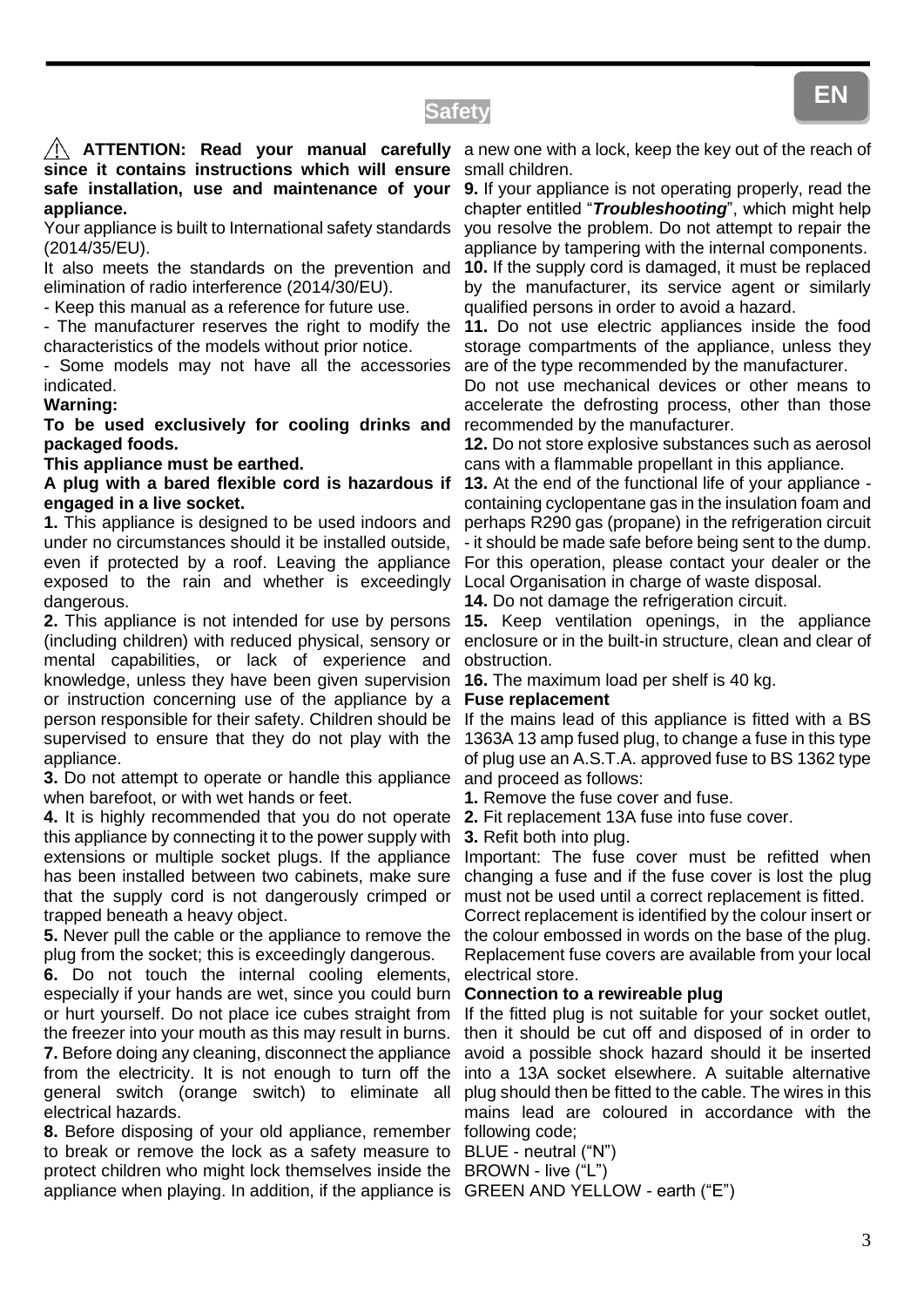**1.** The GREEN AND YELLOW wire must be connected which is marked with the letter "N" or coloured black. green and yellow.

**2.** The BLUE wire must be connected to the terminal

to the terminal in the plug which is marked with the **3.** The BROWN wire must be connected to the terminal letter "E" or by the Earth symbol or coloured green or which is marked with the letter "L" or coloured BROWN or RED which is connected to the fuse.

## **Installation**

### **To ensure that the appliance operates properly and to reduce energy consumption, it is important that the appliance is installed correctly**.

### **Ventilation**

The compressor and condenser generate heat and, therefore, need to be ventilated properly. Rooms with no ventilation are not suited for installation of the appliance. Therefore, it should be installed in a room with an opening (window or French window) that provide the appropriate amount of air re-circulation. It is also important to install it in a free humidity room.

During installation, make sure not to cover or obstruct the grates that allow for proper ventilation of the appliance. For proper ventilation of the appliance, leave a space of at least 10 cm between the sides of the appliance and any adjacent cabinets/walls.

### **Away from Heat**

Avoid positioning the appliance in a place where it is directly exposed to sunlight or near an oven, cook top or the like.

### **Levelling**

Install the appliance on a level and rigid floor. If the floor is not perfectly horizontal, adjust the appliance better you can.

### **Electrical and Earth Connection**

The appliance should not be turned on right after transportation. Two hours is the advised time so that the oil from the motorcompressor gets back to its original position.

Before proceeding with the electrical connection, make sure that the voltage indicated on the rating plate, located inside the appliance, corresponds to the mains voltage and that the socket is fitted with a standard earth wire in accordance with safety standards. If the socket is not fitted with an earth wire, the manufacturer will not be held liability for any damages and or injuries arising out of the use of the appliance. Do not use multiple sockets or adapters.

Position the appliance in such a way that you can access the socket where it is plugged in.

### **Insufficient Power**

The electrical socket must be able to handle the maximum power load of the appliance, which is indicated on the rating plate located inside the appliance.



### **A - Electronic Thermostat**

Adjust the temperature inside the appliance.

**B - Removable Shelves** (maximum load: 40 kg per unit)



Before starting the appliance, follow the installation instructions **NOTICE** (see "*Safety*" and "*Installation*").

Before connecting the appliance, clean the compartments and accessories with lukewarm water and bicarbonate.

Insert the plug into the socket.

Adjust the temperature to the required temperature setting. At this point the appliance can be used.

**C – Castor**

### **Use average temperature settings to ensure optimum performance and to save energy.**

If, after closing the door of the appliance, you cannot open the door again, wait two to three minutes for the pressure to stabilize and become easy to open again.

### **Some models may not have all the functions described.**

# **Efficient Usage of the Appliance**

### **Using the freezer to its full potential**

The temperature inside the appliance compartment automatically adjusts itself according to the thermostat parameters.

The Cooling system is positioned on top of inside in the freezer. It´s possible during the operating of the appliance, this wall may be covered by ice or water drops, depending if compressor was operating or stopped.

This situation is normal and should not be of concern.

Place only cold or lukewarm foods in the compartment, not hot foods or soft drinks.

Remember that cooked foods do not last longer than raw foods. Do not store liquids in open containers. They will increase humidity in the freezer and cause condensation to form.



### **Install the appliance correctly**

This means that the appliance should be installed away from sources of heat or direct sunlight, in a well-ventilated room. **Correct temperature settings**

Set the temperature knob to one of the medium settings. Very low temperatures will not only consume a great deal of energy, but will neither improve nor lengthen the storage life of the food.

### **Shut the doors**

Open your appliance only when strictly necessary – every time you open the door most of the cold air will be lost. In order to restore the correct temperature, the motor will have to run and consume energy.

### **Check the door seals**

Keep the seals clean and pliable so that they fit closely against the door to ensure that no cold air is lost.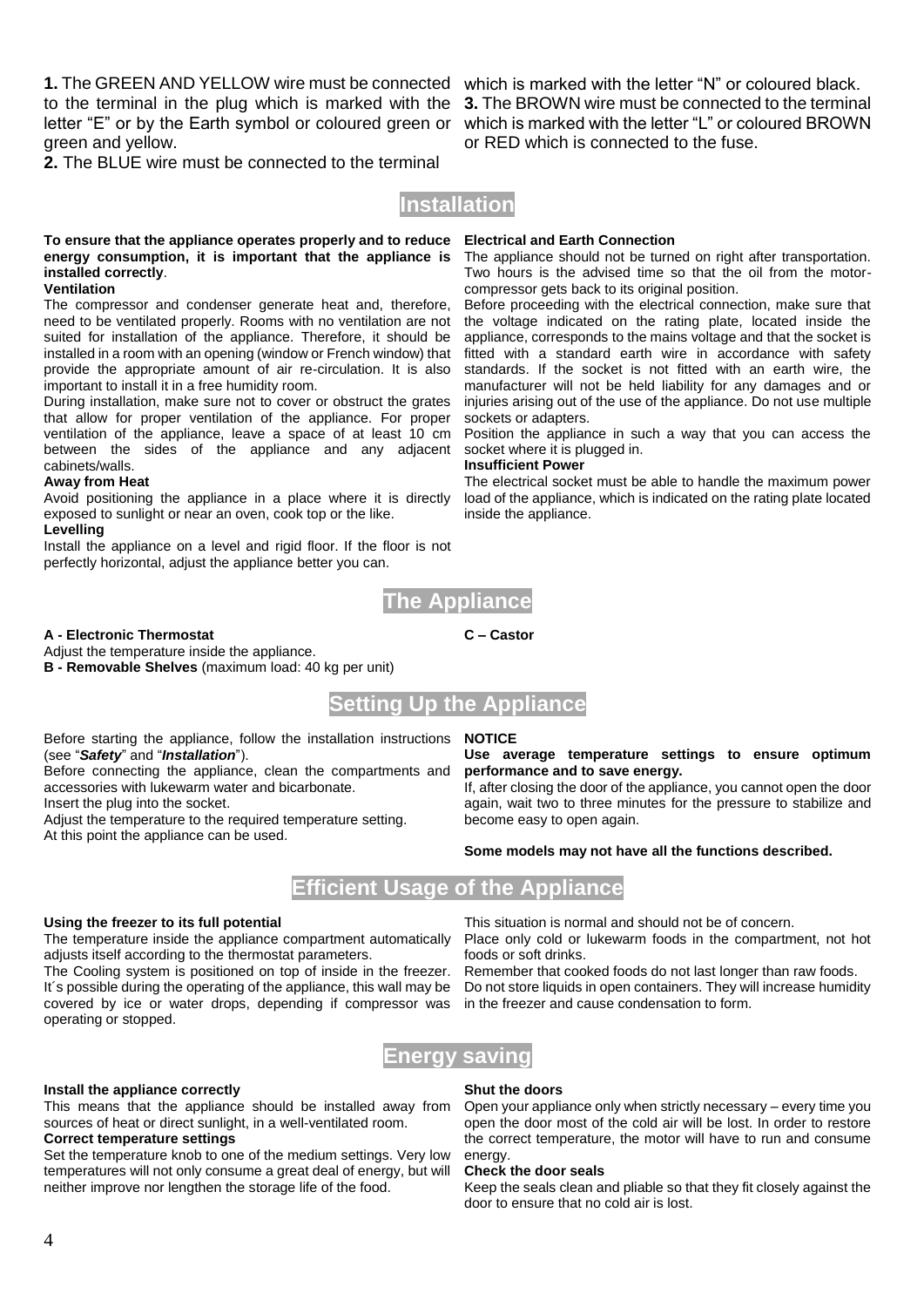# 5

# **Maintaining the Appliance**

### **Before doing any cleaning, disconnect the appliance from the electricity (by pulling out the plug or turning off the general switch in your home).**

**WARNING: do not damage the refrigeration circuit.**

### **Defrosting**

The freezer compartment has an automatic defrosting function: water is ducted to the back of the appliance by a special discharge outlet where the heat produced by the compressor causes it to evaporate. It is necessary to clean the discharge hole regularly so that the water can flow out easily.

### **Cleaning and Maintenance**

The inside of the appliance should be cleaned on a periodic basis. Only use a water and bicarbonate solution to clean the appliance. Do not use abrasive cleaning products, detergents or soap. After the inside has been cleaned, rinse well with clean water and dry carefully.

Once the appliance has been cleaned, turn on the appliance, following the instructions in "*Setting Up the Appliance"*. **When not in use**

Should the unit not be used for a long period of time, disconnect the plug from the mains and leave the door open to avoid the formation of mould and unpleasant odours.

# **Troubleshooting**

### **The appliance does not cool well**

*Check if:*

- The doors do not close properly or the seals are damaged.

- The doors are opened too frequently.

- The temperature adjustment knob is not in the correct position.

- The appliance has been over-filled.

- The atmospheric temperature of the area surrounding the appliance is too low.

### **The motor runs constantly**

*Check if:*

- The thermostat is on the right setting.

- The doors do not close properly or the seals are damaged.

- The atmospheric temperature of the area surrounding the appliance is too high.

## **The appliance makes too much noise**

*Check if:*

- The appliance is levelled.

### - The appliance has been installed between cabinets that vibrate and make noise.

- It is the noise made by the refrigerant, which occurs even when the compressor is off (this is not a defect).

### **Presence of water inside the appliance** *Check if:*

- The drain hole is blocked.

If after the checks the appliance still does not operate or the problem persists, call the nearest Service Centre, communicating: type of malfunction, appliance model (**Mod.**) and Serial Number **(SN)**.

This information can be found on the data plate located inside the appliance.

### **Never call on unauthorized technicians and always refuse spare parts which are not originals.**

# **Segurança**

# ATENÇÃO: Leia cuidadosamente **manual, uma vez que ele garante a correta**  pessoas (incluindo crianças) cujas capacidades **instalação, utilização e manutenção do seu**  físicas, sensoriais ou mentais estejam reduzidas, ou **aparelho.**

O seu aparelho foi desenvolvido de acordo com as Normas Europeias no âmbito da Diretiva de Baixa Tensão (2014/35/UE) e da Diretiva de Compatibilidade Eletromagnética (2014/30/UE).

- Guarde este manual para poder consultá-lo em qualquer momento.

- O fabricante reserva-se o direito de alterar as características dos modelos sem aviso prévio.

- Alguns modelos podem não dispor da totalidade dos acessórios assinalados.

### **Aviso:**

**Uso exclusivo para arrefecer bebidas e alimentos embalados.**

## **Este aparelho deve ser ligado à terra.**

**1.** Este aparelho não deve ser instalado ao ar livre, poderá sofrer queimaduras ou ferir-se. Pela mesma mesmo se a área estiver protegida por uma cobertura. razão também não deve colocar na boca cubos de É muito perigoso deixá-lo exposto à chuva e gelo recém retirados do congelador.intempéries.

**2.** Este aparelho não está destinado a ser usado por careçam de experiencia ou conhecimento, salvo se tiverem tido supervisão ou instruções relativas ao uso do aparelho por uma pessoa responsável pela sua segurança. As crianças deveriam ser supervisionadas para evitar que brinquem com o aparelho.

**3.** Nunca tocar ou manusear este aparelho com os pés descalços, ou com as mãos ou os pés molhados.

**4.** Não é aconselhável a utilização de extensões ou fichas múltiplas. Se o aparelho for instalado entre móveis, verificar se o cabo elétrico não fica dobrado nem pressionado de forma perigosa.

**5.** Nunca puxar o cabo de alimentação nem o aparelho para o soltar da tomada da parede: é muito perigoso.

**6.** Não tocar nos componentes internos de refrigeração, principalmente com as mãos molhadas,

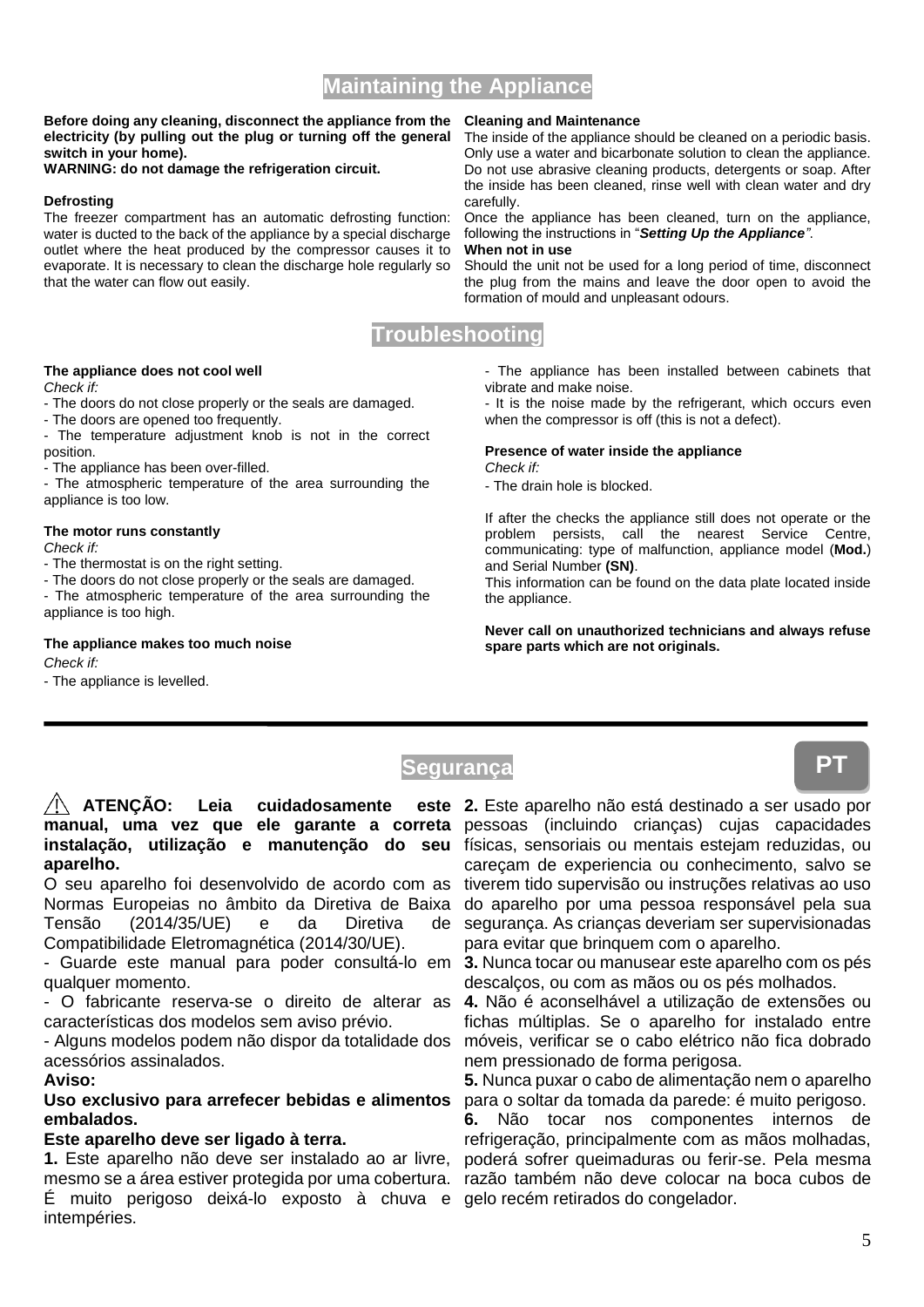**7.** Não limpar nem efetuar operações de manutenção Não utilize aparelhos mecânicos ou quaisquer outros antes de desligar o aparelho da tomada de meios para acelerar o processo de descongelamento, eletricidade. Não é suficiente desligar o interruptor geral (interruptor laranja) para eliminar todos os riscos elétricos.

**8.** Antes de se desfazer do seu eletrodoméstico velho, retire a eventual fechadura para evitar que crianças a brincar possam ficar trancadas dentro do aparelho.

**9.** No caso de avaria, leia o capítulo "*Há um problema?*", para verificar se lhe é possível resolver a eventual avaria. Não tente proceder à sua reparação, mexendo nas partes internas do aparelho. **10.** Se o cabo de alimentação estiver danificado, deve ser substituído pelo fabricante, pelo seu serviço pósvenda ou pessoa igualmente qualificada de modo a evitar um perigo.

**11.** Não utilize aparelhos elétricos no interior do 15. Manter as aberturas de ventilação do aparelho e aparelho, excetuando os recomendados pelo da estrutura de encastre limpas e livres de obstruções. fabricante.

excetuando os recomendados pelo fabricante.

**12.** Não armazenar neste aparelho substâncias explosivas tais como aerossóis contendo gases propulsores inflamáveis.

**13.** No final da vida útil do aparelho - que contém gases inflamáveis, tais como o ciclopentano na espuma de isolamento e possivelmente R290 (propano) no circuito de refrigeração, é necessário promover a sua eliminação de acordo com a legislação em vigor.

O consumidor deve contactar as entidades locais ou os pontos de venda, para solicitar informação referente à sua entrega para reciclagem.

**14.** Não danificar o circuito de refrigeração.

**16.** A carga máxima suportada por cada prateleira é de 40 kg.

# **Instalação**

### **Para garantir um bom funcionamento bem como um consumo reduzido de energia, é importante que a instalação seja feita corretamente.**

### **Ventilação**

O compressor e o condensador emitem calor, portanto necessitam de boa ventilação. Os ambientes com pouca ventilação não são adequados. O aparelho deve ser instalado num compartimento dotado com uma abertura, tal como uma janela ou uma porta para o exterior por forma a garantir a renovação de ar. O ambiente também não deve ser demasiado húmido. Para garantir um bom funcionamento deve-se deixar uma distância de pelo menos 10 cm entre as suas laterais e móveis ou paredes de fundo.

### **Afastado do calor**

Evite posicionar o aparelho num lugar exposto diretamente à luz solar, ao lado de um fogão ou qualquer outra fonte de calor.

### **Nivelamento**

Instale o aparelho sobre um piso plano e rígido. Se o pavimento não for perfeitamente horizontal procure ajustar o melhor possível. o seu aparelho.

**A – Termostato Eletrónico**

Regular a temperatura dentro do aparelho.

**B - Prateleiras amovíveis** (carga máxima: 40 kg por unidade)

### **Ligações elétricas e ligação à terra**

Não deverá colocar o aparelho em funcionamento logo a seguir ao seu transporte. Duas horas é o tempo considerado suficiente para que o óleo do moto-compressor volte à sua situação normal.

Antes de proceder à ligação elétrica, deve verificar se a tensão indicada na placa de características, corresponde à tensão da instalação elétrica e se a tomada está equipada com uma ligação à terra *standard* de acordo com a lei em vigor relativa à segurança das instalações.

Se não existir ligação à terra adequada, o fabricante declinará toda e quaisquer responsabilidades sobre eventuais danos materiais e/ou pessoais em caso de avaria. Não utilizar fichas ou adaptadores múltiplos.

Posicione o aparelho de modo a poder alcançar facilmente a ficha de ligação à tomada elétrica.

A tomada elétrica deve ser adequada ao valor da corrente nominal (A) do aparelho, indicada na placa de características colocada no interior do aparelho.



**C – Roletes**

# **Como pôr em funcionamento o aparelho**

Antes de colocar em funcionamento o aparelho, leia e respeite as **AVISO:** secções "*Segurança*" e "*Instalação*".

Antes de ligar o aparelho à rede de alimentação limpe bem os compartimentos e os acessórios conforme descrito na secção "*Como mantê-lo em forma*".

Ligue o aparelho à rede de alimentação elétrica.

O termostato eletrónico já está programado de fábrica. Para alterar a programa consulte o manual de instruções e atue em conformidade.

Pode então começar a utilizar o seu aparelho.

**Para um melhor e mais económico funcionamento, lembre-se de programar a temperatura de conservação mais adequada ao produto.**

Se, depois de fechar a porta do aparelho, não conseguir voltar a abrir logo a porta, aguarde dois a três minutos para compensar o vácuo gerado.

**Alguns modelos podem não ter todas as características descritas.**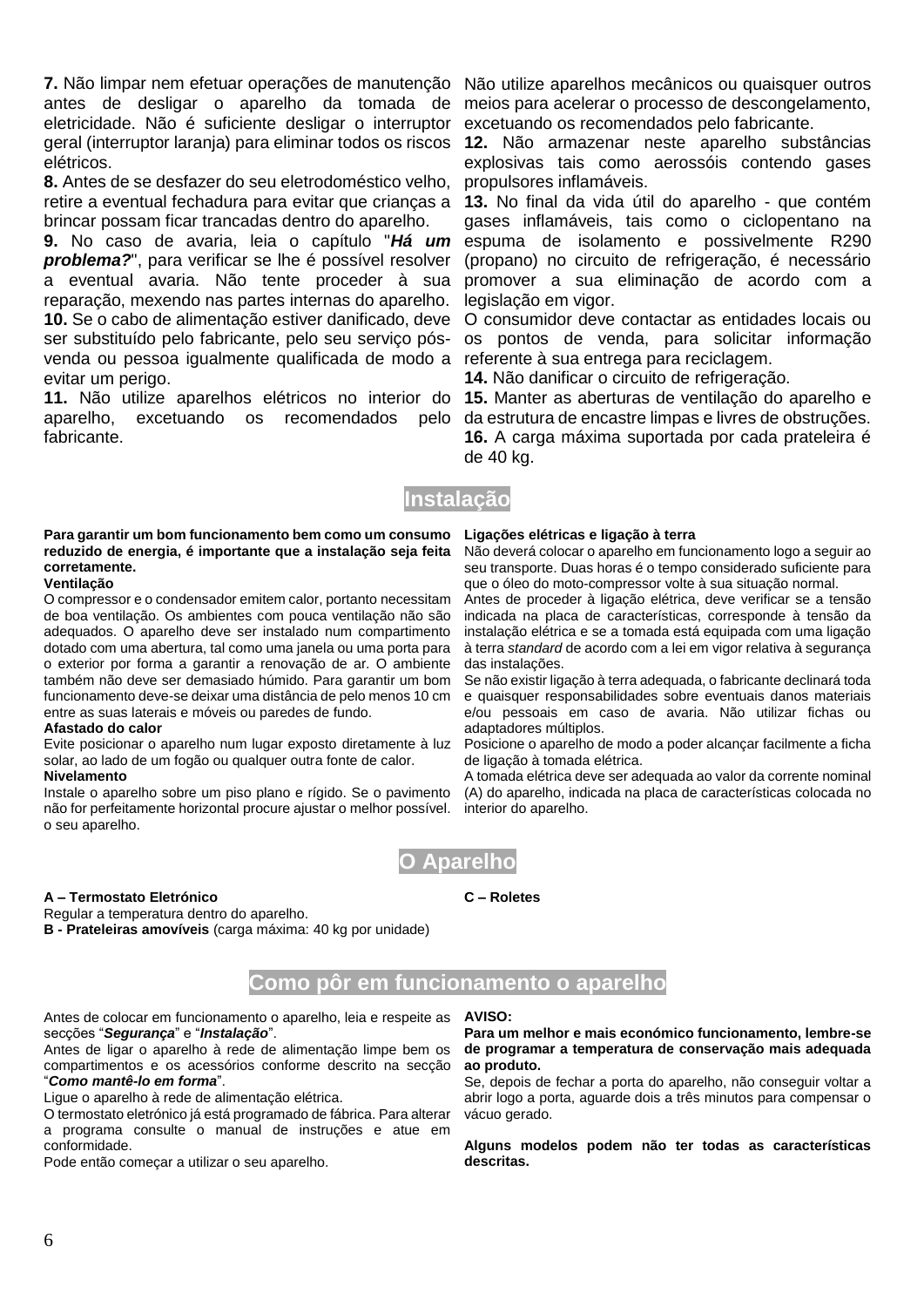# **Como utilizar melhor**

### **Utilize melhor o seu conservador**

A temperatura no interior do compartimento frigorífico regula-se automaticamente em função dos parâmetros no termostato eletrónico.

O sistema de refrigeração está colocado na parede traseira do interior do congelador. É normal que durante o funcionamento do aparelho esta parede esteja coberta de gelo ou de gotas de água, dependendo se o compressor estiver a trabalhar ou parado. Esta situação é normal e não deve ser motivo de preocupação.

Se o aparelho estiver regulado para posições de muito frio e a temperatura ambiente for alta, o compressor poderá trabalhar continuamente originando uma camada de gelo excessiva no

### **Instalar bem o aparelho**

Isto é, longe de fontes de calor, da luz direta do sol, num local bem ventilado.

### **O frio correto**

Colocar o seletor de regulação da temperatura numa posição média. O excesso de frio, além de consumir muito, não melhora nem prolonga a conservação dos alimentos.

evaporador. Para evitar coloque o regulador de temperatura num valor mais baixo.

Introduza somente alimentos frios ou à temperatura ambiente. Não encha demasiado o aparelho com alimentos, vai dificultar a circulação do ar frio provocando um aumento do consumo elétrico. Não guarde líquidos em recipientes destapados: poderão provocar aumento de humidade interna com consequente formação de condensações importantes no interior.

### **Fechar a porta**

Abrir o aparelho o mínimo de vezes possível, porque cada vez que o abrir, é introduzida no seu interior uma significativa quantidade de ar quente. Para restabelecer a temperatura, o motor deve funcionar um longo tempo e consumir muita energia.

### **Cuidado com as guarnições**

Manter elásticas e limpas as guarnições de borracha que garantem a vedação das portas, só assim não deixarão sair o frio interno.

# **Como mantê-lo em forma**

**Conselhos para economizar**

**Antes de começar as operações de limpeza ou de Limpeza e manutenção especial manutenção lembre-se de desligar o aparelho da rede de alimentação elétrica (desligar a ficha da tomada ou o interruptor geral do local).**

### **ATENÇÃO: não estrague o circuito de refrigeração. Descongelamento**

A descongelação do compartimento frigorífico é automática, a água da descongelação é canalizada a parte inferior, onde evapora devido à temperatura libertada pelo grupo compressor e por uma resistência de aquecimento. Limpar periodicamente o furo de descarga existente na parede posterior do compartimento frigorífico.

A limpeza interna do aparelho deve ser efetuada periodicamente. Empregar bicarbonato de sódio dissolvido em água morna. Evitar sempre a utilização de produtos abrasivos, detergentes ou sabão. Depois da lavagem, enxaguar com água limpa e enxugar com cuidado.

### **Inatividade prolongada do aparelho**

Nos casos em que o aparelho não seja utilizado durante longos períodos, é aconselhável desligá-lo da rede de alimentação e deixar a porta aberta para evitar a formação de maus cheiros ou mofo.



### **O aparelho refrigera pouco**

*Verificar se:*

- A porta fecha bem e a guarnição não está estragada;
- A porta tem sido aberta muitas vezes;
- O controlador da temperatura está bem regulado;
- O aparelho está demasiadamente cheio.
- A temperatura do local de instalação está muito baixa.

### **O motor está a funcionar continuamente**

*Verificar se:*

- A porta fecha bem e a guarnição não está estragada;
- A porta tem sido aberta muitas vezes;
- O controlador da temperatura está bem regulado;
- A temperatura ambiente externa está muito alta.

### **O aparelho faz demasiado ruído**

*Verificar se:*

*-* O aparelho está bem nivelado;

- Foi instalado entre móveis ou objetos que vibram e fazem ruído; Nota: o gás refrigerante interno produz um leve ruído, mesmo quando o compressor está parado (isto não é um defeito, é normal).

# **Presença de água no interior do aparelho**

*Verificar se:*

- O tubo de esgoto das aguas de descongelação está obstruído.

Se, apesar de todos os controlos, o aparelho não funcionar corretamente, chamar o Centro de Assistência Técnica mais próximo, comunicando as seguintes informações: o tipo de avaria, a sigla do modelo (**Mod.**) e o respetivo número de série **(SN)** escrito na placa de características colocada no interior do aparelho.

**Nunca recorrer a técnicos não autorizados e recusar sempre a instalação de peças sobressalentes não originais.**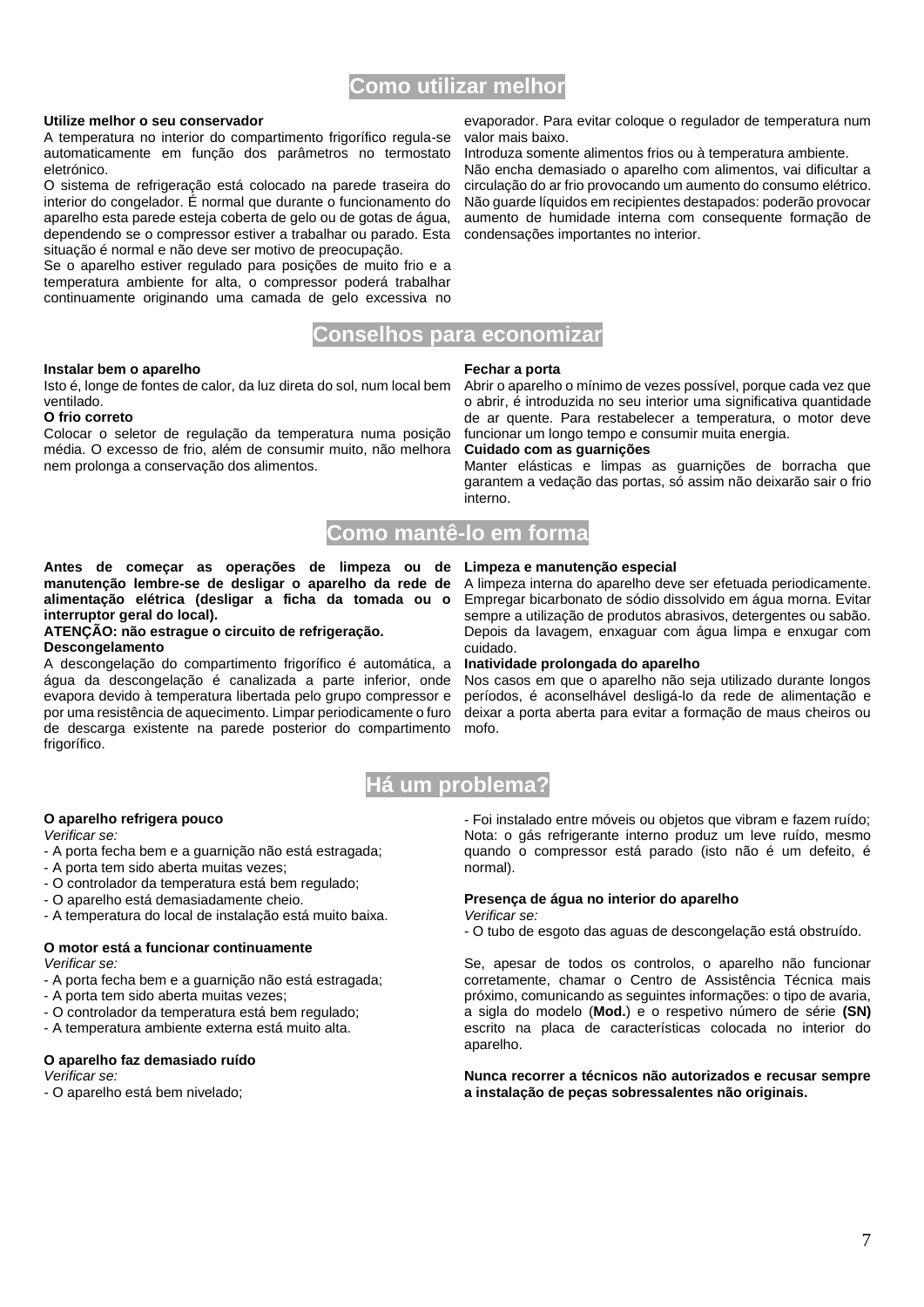# **Sécurité générale**



Votre appareil est construit aux normes de sûreté électrique 2014/35/UE.

Il répond également aux normes 2014/30/UE sur la prévention et l'élimination de l'interférence par radio.

- Conservez ce manuel pour toute référence ultérieure. - Le Fabricant se réserve le droit de changer les

caractéristiques des modèles sans anis préalable.

- Certains modèles peuvent ne pas disposer de la totalité des accessoires signalés.

### **Mise en Garde:**

**Pour être utilisé exclusivement pour refroidir des boissons et aliments emballés.**

### **Cet appareil doit être relié à la terre.**

**1.** Cet appareil ne doit pas être installé à l'extérieur, même à l'abri d'un appentis, il est extrêmement dangereux de le laisser exposé à la pluie et aux orages.

**2.** Cet appareil n'est pas prévu pour être utilisé par des personnes (y compris les enfants) dont les capacités physiques, sensorielles ou mentales sont réduites, ou des personnes dénuées d'expérience ou de connaissance, sauf si elles ont pu bénéficier, par l'intermédiaire d'une personne responsable de leur sécurité, d'une surveillance ou d'instructions préalables concernant l'utilisation de l'appareil. Il convient de surveiller les enfants pour s'assurer qu'ils ne jouent pas avec l'appareil.

**3.** Ne touchez jamais ni ne manœuvrez l'appareil pieds nus ou avec les mains ou les pieds mouillés.

**4.** Nous déconseillons d'utiliser des rallonges ou des prises multiples. Si le l'appareil est installé entre des meubles, veillez par soucis de sécurité à ce que le cordon d'alimentation ne soit ni plié ni comprimé.

**5.** Ne tirez jamais sur le cordon ou l'appareil pour **16.** La charge maximale par clayette est 40 kg. débrancher la prise du courant: c'est extrêmement dangereux.

**6.** Ne touchez pas aux parties internes refroidissant, surtout si vous avez les mains mouillées, pour éviter toute brûlure ou blessure.

**7.** Ne procédez à aucune opération de nettoyage ou

déchetterie, rendez sa serrure inutilisable. Vous éviterez ainsi que des enfants en jouant, ne restent enfermés à l'intérieur. De plus, si l'appareil est neuf et muni d'une serrure, veillez à ranger la clef hors d'atteinte des enfants.

**9.** En cas de panne, consultez le chapitre « *Dépannage* » pour vérifier si vous pouvez vous-même résoudre le problème.

Ne tentez pas de réparer la panne en essayant d'accéder aux parties internes.

**10.** Si le câble d'alimentation est endommagé, il doit être remplacé par le fabricant, son service après-vente ou des personnes de qualification similaire afin d'éviter un danger.

**11.** Ne pas utiliser d'appareils électriques à l'intérieur du compartiment de conservation des aliments s'ils n'appartiennent pas aux catégories recommandées par le fabricant.

Ne pas utiliser de dispositifs mécaniques ou autres moyens pour accélérer le processus de dégivrage autres que ceux recommandés par le fabricant.

**12.** Ne pas stocker dans cet appareil des substances explosives telles que des aérosols contenant des gaz propulseurs inflammables.

**13.** Avant d'envoyer votre appareil hors d'usage à la déchetterie, veillez à le rendre sûr car sa mousse isolante contient du gaz cyclopentane et son circuit réfrigérant peut contenir du gaz R290 (propane).

Pour cette opération, adressez-vous à votre revendeur ou au Service local prévu à cet effet.

**14.** N'endommagez pas le circuit de réfrigération.

**15.** Maintenir propre et dégagées les ouvertures de ventilation dans l'enceinte de l'appareil ou dans la structure d'encastrement.

# **Installation**

### **Pour garantir le bon fonctionnement de votre appareil tout en réduisant sa consommation d'électricité, il faut qu'il soit installé correctement.**

### **L'aération**

Le compresseur et le condenseur produisent de la chaleur et exigent par conséquent une bonne aération. Les pièces mal ventilées sont par conséquent déconseillées. L'appareil doit donc être installé dans une pièce munie d'une ouverture (fenêtre ou porte-fenêtre) qui permette de renouveler l'air et qui ne soit pas trop humide.

Attention, lors de son installation, à ne pas boucher les grilles d'aération de l'appareil.

Pour une bonne aération de l'appareil, il faut prévoir une distance de 10 cm au moins entre les côtés de l'appareil et des meubles ou des murs latéraux.

### **Loin de toute source de chaleur**

Evitez d'installer votre appareil dans un endroit exposé à la lumière directe du soleil ou près d'une cuisinière électrique ou autre.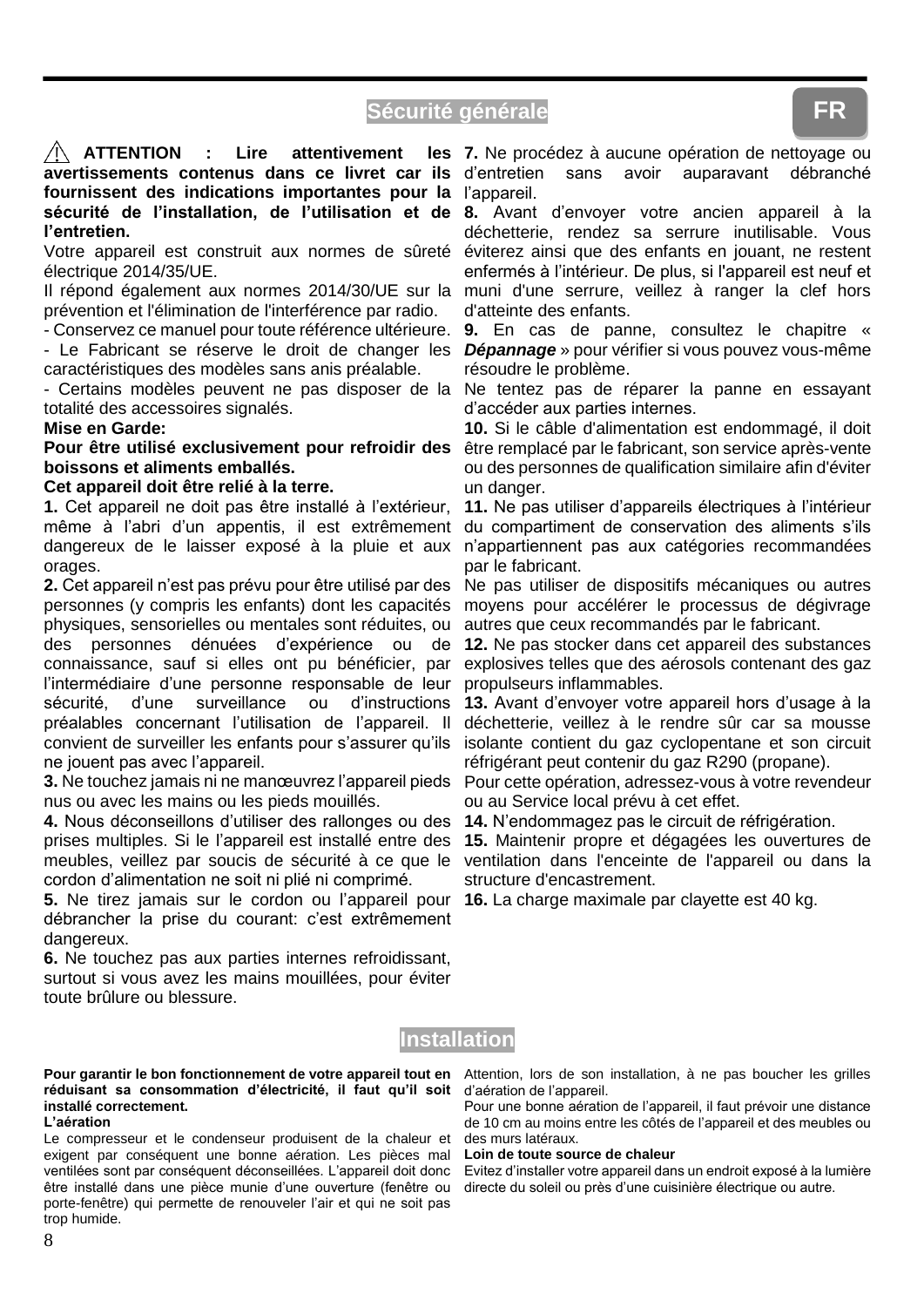### **Mise à niveau**

Installez l'appareil sur un sol plat e rigide. Très importante bien niveler l'appareil.

### **Raccordement électrique et mise à terre**

**A - Thermostat Électronique**

Avant de procéder à tout raccordement électrique, contrôlez si le voltage indiqué sur la plaquette des caractéristiques, placée à l'intérieur de l'appareil, correspond bien à celui de votre installation et contrôlez si la prise est dotée d'une mise à la terre conforme, comme prescrit par la loi 46/90 sur la sécurité des installations. S'il n'y a pas de mise à la terre, le Fabricant décline toute responsabilité. N'utilisez prises multiples ni adaptateurs.



**C - Roulettes**

# **Mise en service de l'appareil**

### **Avant de mettre l'appareil en service, suivez bien les instructions sur l'installation** (voir « *Installation* »).

Avant de brancher votre appareil, nettoyez bien les compartiments et les accessoires (voir « *Maintien de l'appareil* »).

Branchez la fiche dans la prise de courant.

Règle la température à l'intérieur de l'appareil. **B - Clayette** (charge maximale : 40 kg par unité)

Amenez le bouton d'ajustement de température sur une valeur intermédiaire. En ce moment l'appareil peut être utilisé.

### **NOTIFICATION**

**Arrangements de température moyens d'utilisation pour assurer l'exécution optimale et pour économiser de l'énergie.**

Si, après avoir fermé la porte de l'appareil, vous ne pouvez plus ouvrir la porte, attendez deux à trois minutes pour que la pression se stabilise et que vous puissiez facilement l'ouvrir à nouveau.

*Certains modèles peuvent ne pas avoir toutes les fonctions* **décrites.**

# **Utilisation efficace de l'Appareil**

### **Utilisation du congélateur à son plein potentiel**

La température l'intérieur du compartiment réfrigérateur se règle automatiquement en fonction des paramètres du thermostat électronique.

Le système de réfrigération est positionné sur la parte supérieur à l'intérieur du congélateur. Il est possible au cours de l'exploitation de l'appareil, que l´intérieur peut être couverte par la glace ou de gouttes d'eau, selon si le compresseur est en marche ou à l'arrêt.

Cette situation est normale et ne devrait pas être une préoccupation.

# **Economie d'énergie**

### **Installez l'appareil correctement**

Ceci signifie que l'appareil devrait être installé loin des sources de chaleur ou lumière du soleil directe, dans une salle bien aérée. **Arrangements de température corrects**

Les températures très basses ne consommeront non seulement beaucoup d'énergie, mais veulent ni améliorent ni rallongent la durée de stockage de la nourriture.

Utiliser les paramètres de température moyenne pour assurer une performance optimale et des économies d'énergie.

N'introduisez que des aliments froids ou à peine tièdes, jamais chauds.

Les aliments cuits ne se conservent pas plus longuement que les aliments crus.

N'introduisez pas de récipients non fermés contenant des liquides: ces derniers entraineraient une augmentation de l'humidité et la formation d'eau condensée.

# **Fermez les portes**

Ouvrez votre appareil seulement si strictement nécessaire chaque fois vous ouvrez la porte plus d'air froid serez perdus. Afin de reconstituer la température correcte, le moteur devra courir et consommer l'énergie.

### **Vérifiez les joints de porte**

Maintenez les joints propres et flexibles de sorte qu'ils s'adaptent étroitement contre la porte pour s'assurer qu'aucun air froid n'est perdu.

# **Maintien de l'appareil**

**Avant de faire n'importe quel nettoyage, démontez l'appareil de l'électricité (en retirant la prise ou la rotation outre du commutateur général dans votre maison).**

**AVERTISSEMENT: n'endommagez pas le circuit de réfrigération.**

### **Dégivrage**

Le congélateur est muni d'un système de dégivrage automatique: L'eau est acheminée vers la paroi arrière par un trou d'évacuation où la chaleur produite par le compresseur la fait évaporer. Il vous

suffit de nettoyer périodiquement le trou d'évacuation pour permettre à l'eau de s'écouler normalement.

### **Le nettoyage et l'entretien**

Employez seulement une solution de l'eau et de bicarbonate pour nettoyer l'appareil. N'employez pas de produits, de détergents ou de savons abrasifs de nettoyage. Après que l'intérieur soit nettoyé, rincez bien avec de l'eau propre et séchez soigneusement. Une fois que l'appareil a été nettoyé, allumez l'appareil, après les instructions en Installation de l'Appareil.

Installez l'appareil de manière à ce que la prise à laquelle il est connecté soit parfaitement accessible.

### **Puissance insuffisante**

La prise électrique doit être en mesure de supporter la charge maximum de puissance de l'appareil, indiquée sur la plaquette des caractéristiques placée à l'intérieur de l'appareil.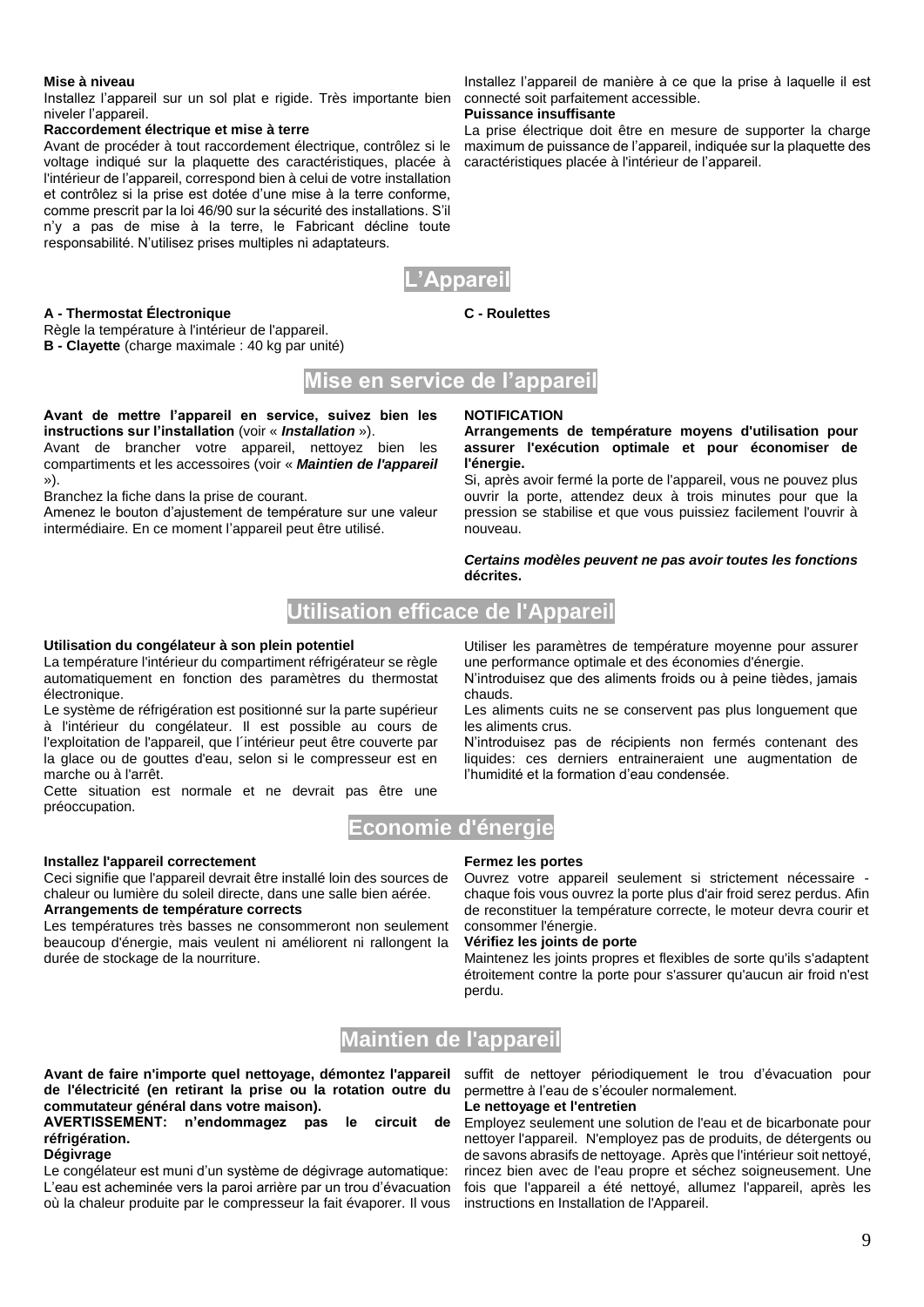### **Pendant inactivité prolongé de l'appareil**

Si l'unité n'est pas employée pendant une longue période, débranchez la prise de courant et laisser la porte ouverte pour éviter la formation de moisissure et des odeurs désagréables.

# **Dépannage**

**Seguridad**

### **L'Appareil refroidisse peu**

*Vérifiez si:*

- La porte ne ferme pas bien ou les joints sont abimés;
- Ouverture trop fréquente de la porte;
- La réglage de la température n'est pas correcte ;
- L'appareil est excessivement rempli;
- La température ambiante de travail du produit est très froide.

### **Le moteur fonctionne constamment** *Vérifiez si:*

- Le thermostat est sur le bon arrangement;
- La température ambiante de travail du produit est très chaude. **L'Appareil fait trop de bruit**

*Vérifiez si:*

- L'appareil est nivelé;
- L'appareil a été installé entre les coffrets qui vibrent et font le bruit;

- C'est le bruit fait par le réfrigérant, qui se produit même lorsque le compresseur est éteint (ce n'est pas un défaut).

### **Il y a de l'eau dans le fond du congélateur** *Vérifiez si:*

- Le trou d'évacuation de l'eau est bouché.

Si, malgré tous ces contrôles, l'appareil ne fonctionne toujours pas et l'inconvénient persiste, faites appel au service après-vente le plus proche de chez vous, communication : type de défaut, le modèle (**Mod.**) et le Numéro de Série de l'appareil **(SN)**.

**Ne jamais faire appel à des techniciens non agréés et refusez toujours des pièces de rechange qui ne sont pas d'origine.**



# **que asegura la correcta instalación, uso y**  liberarla de la toma de corriente, es muy peligroso. **mantenimiento de su máquina.**

Su aparato se ha desarrollado de acuerdo con los estándares europeos en la Directiva sobre baja tensión (2014/35/UE) y la Directiva de Compatibilidad Electromagnética (2014/30/UE).

- Conserve este manual con el fin de consultar con él en cualquier momento.

- El fabricante se reserva el derecho de modificar las características de los modelos sin previo aviso.

- Algunos modelos pueden no tener todos los accesorios mencionados.

### **Advertencia**:

### **Para ser utilizado exclusivamente para la refrigeración de bebidas y alimentos envasados. Este aparato debe estar conectado a tierra.**

**1.** Este dispositivo no debe instalarse al aire libre, incluso si la zona está protegida por una cubierta. Es muy peligroso dejarlo expuesto a la lluvia y el clima.

**2.** Este aparato no está destinado para ser usado por personas (incluidos niños) cuyas capacidades físicas, sensoriales o mentales estén reducidas, o carezcan de experiencia o conocimiento, salvo si han tenido supervisión o instrucciones relativas al uso del aparato por una persona responsable de su seguridad. Los niños deberían ser supervisados para asegurar que no juegan con el aparato.

**3.** Nunca toque ni manipule el aparato con los pies descalzos, las manos o los pies mojados.

**4.** No es recomendable utilizar extensiones o enchufes múltiples. Si el refrigerador está instalado entre inflamables, tales como ciclopentano en la espuma muebles o muros, compruebe el cable de alimentación aislante y posiblemente R290 (propano) en el sistema no está doblado o presionado peligrosamente.

**ATENCIÓN: Lea atentamente este manual, ya 5.** No tire nunca del cable o del refrigerador para

**6.** No toque los componentes internos de refrigeración, sobre todo con las manos mojadas puede sufrir quemaduras o lesiones. Por la misma razón tampoco se debe poner cubitos de hielo en la boca acaba de sacar del congelador.

**7.** No limpiar o realizar operaciones de mantenimiento antes de desenchufar el aparato de la toma de corriente. No es suficiente poner el interruptor de corte general (naranja) en la posición de apagado para eliminar todos los riesgos eléctricos.

**8.** Antes de deshacerse de su viejo aparato, retire el bloqueo para evitar que los niños que juegan se puede bloquear en su interior.

**9.** En caso de fallo, lea el capítulo "*Solución de problemas*" para ver si puede resolver el posible fracaso. No trate de hacer la reparación, tocando las piezas internas del dispositivo.

**10.** Si el cable de alimentación está dañado, debe ser sustituido por el fabricante, o por su servicio postventa o personal similar cualificado con el fin de evitar un peligro.

**11.** No utilice aparatos eléctricos en el interior del aparato, excepto los recomendados por el fabricante. No utilice dispositivos mecánicos para acelerar el proceso de descongelación que no sean los

recomendados por el fabricante. **12.** No almacene este aparato sustancias explosivas, tales como los aerosoles con propelentes inflamables.

**13.** Al final de la vida del producto - que contiene gases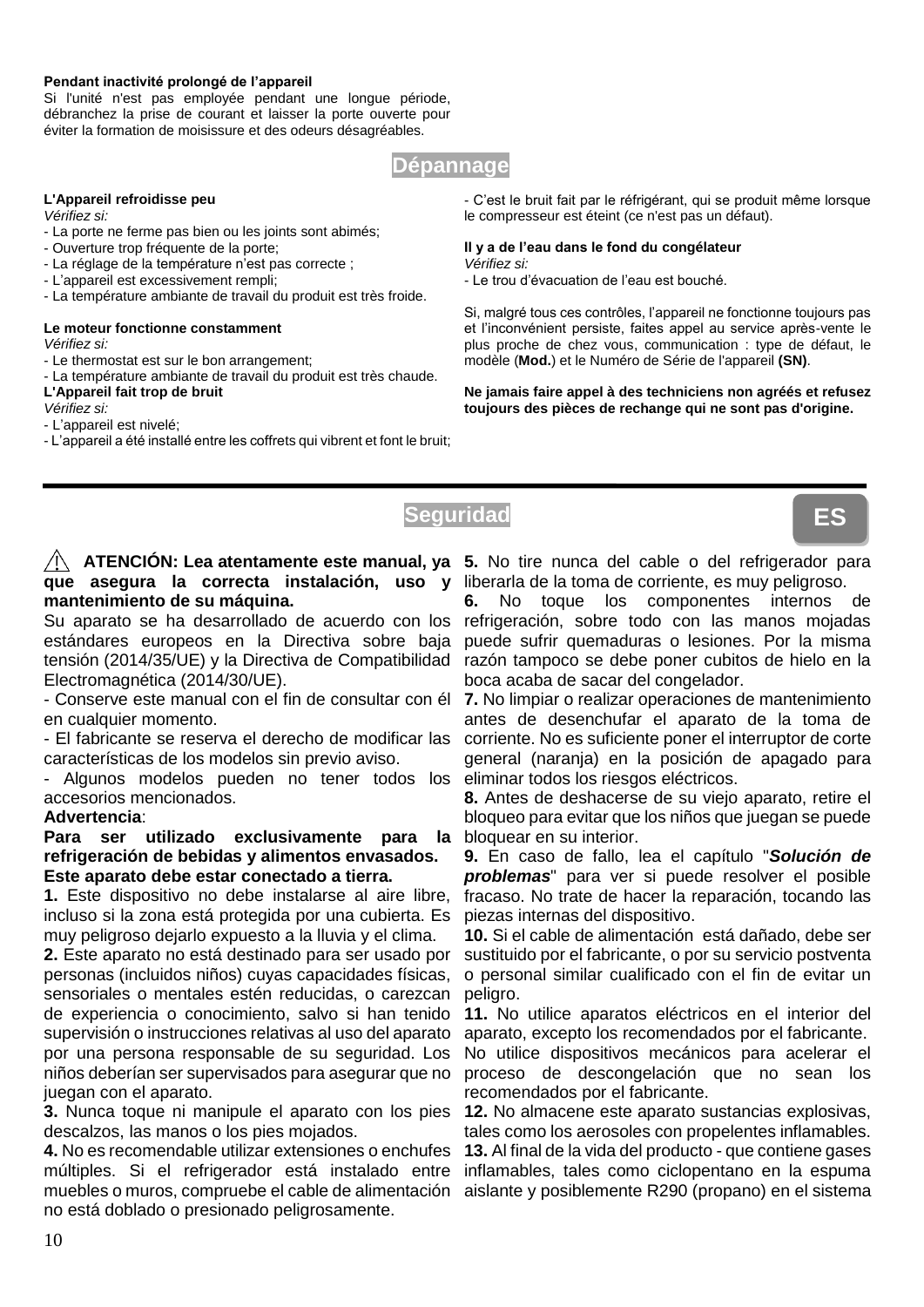de refrigeración, es necesario promover la eliminación **14.** No dañe el circuito refrigerante. de acuerdo con la legislación.

Los consumidores deben comunicarse con las o estructura de encastre limpias e libres de autoridades locales o puntos de venta, para solicitar obstrucciones. información con respecto a su entrega para reciclaje.

**15.** Mantenga las aperturas de ventilación del aparato

**16.** La carga máxima por bandeja es de 40 kg.



### **Para garantizar el buen funcionamiento y un menor consumo de energía, es importante realizar la instalación correctamente.**

### **Ventilación.**

El compresor y el condensador emiten calor, por lo tanto necesitan una buena ventilación. Ambientes con poca ventilación no son adecuados. El aparato debe ser instalado en una habitación equipada con una abertura de una ventana o una puerta al exterior para garantizar la renovación de aire. El medio ambiente no debe ser demasiado húmedo. Para garantizar el buen funcionamiento debe dejar una distancia mínima de 10 cm entre los lados y las paredes de fondo o los muebles.

### **Lejos del calor**

Evite colocar la unidad en un lugar expuesto a la luz directa del sol, al lado de una estufa o una fuente de calor.

### **Nivelación**

Instale el aparato sobre un piso plano y rígido. Si el piso no fuera perfectamente horizontal, intente compensar los desniveles.

### **Cableado y conexión a tierra**

Usted no debe poner en funcionamiento el equipo inmediatamente después del transporte. Dos horas es tiempo suficiente para que el retorno del aceite del motor-compresor a su situación normal.

Antes de enchufarlo compruebe que el voltaje indicado en la placa de características corresponde a la tensión de la instalación eléctrica en el hogar, si la toma posea la conexión a tierra y que sea conforme a la ley.

La toma eléctrica debe soportar la corriente nominal (A), indicada en la placa colocada en el interior del refrigerador. No utilice enchufes o adaptadores.

Una vez instalado el aparato, el cable eléctrico y la toma de corriente deben ser fácilmente accesibles.

**El fabricante declina toda responsabilidad en los casos en que no hayan sido respetadas estas normas.**



**C - Roletes**

### **A – Termostato Electrónico**

Regular la temperatura dentro del refrigerador. **B – Bandejas** (carga máxima: 40 kg por unidad)

# **Cómo poner en marcha el aparato**

### **Antes de la puesta en marcha del dispositivo, lea y observe NOTA: las secciones de** "*Seguridad*" y "*Instalación*".

Antes de conectar el aparato a la red limpie bien los compartimentos y los accesorios como se describe en "*Cómo mantenerse en forma*".

Conecte el aparato a la red y asegúrese de que la bombilla se enciende en el interior.

Girar el mando de temperatura hasta un valor medio. Después de unas horas será posible colocar la comida en el congelador.

### **Para un mejor funcionamiento y más económico, recuerda elegir en el control de la temperatura una temperatura intermedia.**

Si, después de cerrar la puerta de la unidad, ya no se puede simplemente abrir la puerta, esperar dos o tres minutos para compensar el vacío generado.

**Algunos modelos pueden no tener todas las características descritas.**

# **Cómo hacer un mejor uso**

### **Utilice mejor el congelador**

La temperatura dentro del congelador se regula automáticamente en función de los parámetros del termostato electrónico.

Para un mejor funcionamiento y más económica, ajuste el mando de temperatura en la temperatura intermedia.

El sistema de refrigeración si encuentra en la parte trasera de la nevera. Es normal que durante el funcionamiento del dispositivo esta pared está cubierta con gotas de hielo o agua, dependiendo de si el compresor está funcionando o detenido. Esto es normal y no debe ser motivo de preocupación.

Si la unidad está en posición de mucho frío y la temperatura ambiente es alta, el compresor puede trabajar de forma continua causando una capa de hielo sobre el interior del compartimiento del refrigerador y el alto consumo. Para evitar ajuste el mando de temperatura un valor inferior.

Introduzca los alimentos ò bebidas fríos o a temperatura ambiente. No llene demasiado la unidad con los alimentos, impedirá la circulación de frío provoca un aumento en el consumo eléctrico.

No almacene líquidos en contenedores no cubiertos: puede causar aumento de la humedad interna, con la consiguiente formación de condensación en el interior.